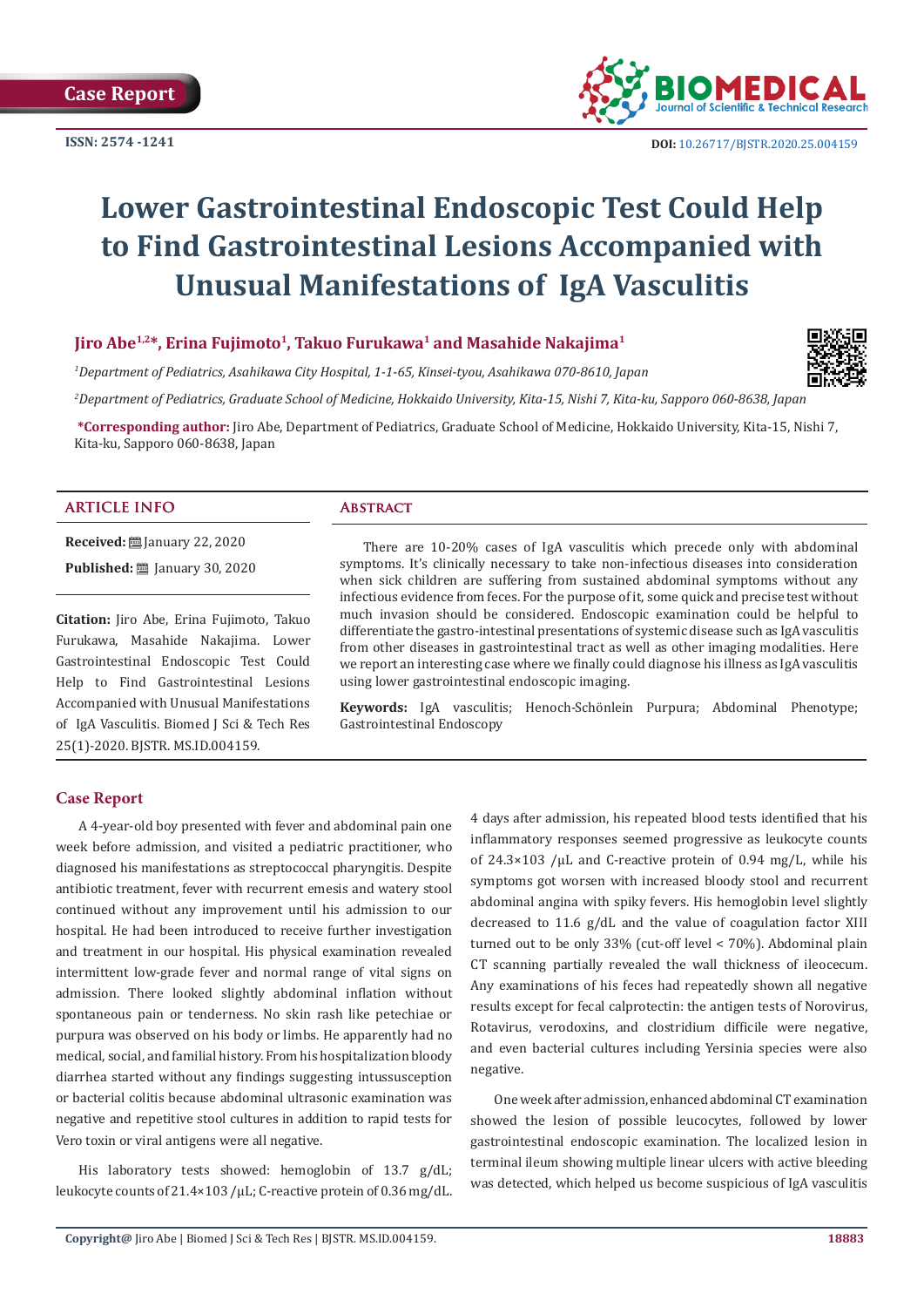rather than bacterial colitis (Figure 1). Based on our endoscopic analyses, we started systemic administration of prednisolone (2mg/kg/day) and cefotaxime, with total parenteral nutrition. His bloody stool and abdominal pain immediately vanished by systemic steroid therapy. After all, his pathological specimen of the lesions revealed the suggestive granulocytes in ileum wall,

lymphangiectasia and mucosal erosion of small intestine with some IgA immune-stained findings. He finally had diagnosis of IgA vasculitis Henoch-Schönlein Purpura. After that, short-term steroid therapy was very effective. Now he is regularly checked up in our clinic without any evidence of recurrence beyond a year.





#### **Discussion**

IgA vasculitis, so-called Henoch-Schönlein Purpura, is acute small vasculitis featuring non-thrombocytopenic purpura, sometimes accompanied by arthritis, abdominal angina, or nephritis. Some infection, drug allergy, or food allergy might involve the etiology [1]. The incidence rate is reported to be about 1 per 10,000 people a year. Children from 3 to 7-year-old, 90% or more of whom are found below 10 years old, are susceptible to IgA vasculitis. Gastrointestinal symptoms include diarrhea, abdominal pain, nausea, vomiting, and bloody stool. Although abdominal symptoms often precede to other ones, distinguishing them from other common abdominal diseases is really difficult especially without raised purpura of lower extremities or buttocks: laparoscopic examination might be needed [2]. Pathological examination could help rule out the possibility of IBD like Crohn's disease. We finally diagnosed his manifestations as IgA vasculitis due to no evidence of any other pathological causes through the whole examination.

Diagnostic criteria had been revised since ACR (American College of Rheumatology) first proposed it in 1990 [3]. Diagnosis of IgA vasculitis majorly consists of the evidence concerning skin lesions such as palpable purpura and more than one additional criterion such as arthrosis or nephritis, which leads to the sensitivity is 100% and the specificity is 87% during childhood

referring to the classification criteria [4]. There reported to be a pitfall that abdominal symptoms may precede skin lesions in 10- 20% of patients especially in child cases [5], and such a case couldn't meet the criteria like our case. Thus, there remain some reports that laparoscopic examination was needed [3]. Ultrasonography or CT examination would be helpful to roughly detect abdominal diseases; it could show any pathological findings of IgA vasculitis with gastrointestinal manifestation only in 21% of 261 pediatric patients [6]. On the other hand, gastrointestinal endoscopy is not only useful to directly find the lesions in gastrointestinal tract, but also to morphologically and microscopically detect the diseases by sampling the causal specimens. Endoscopic treatment for bleeding sites or polyps could be operated if necessary. Non-specific inflammatory findings are frequently observed with respect to biopsy of gastrointestinal lesions, so less useful findings are available for diagnosis as compared to skin biopsy [7,8]; however the endoscopic examination could strongly support clinical diagnosis after ruling out other gastrointestinal diseases such as bacterial colitis or IBD.

#### **References**

- 1. Masanori A, Misako S, Naho K (2007) An adult case of Henoch-Schönlein purpura with prior abdominal symptoms. Clin Rheumatol 19: 255-267.
- 2. [Steven D, Nancy F \(2010\) Ileitis: When It Is Not Crohn's Disease. Curr](https://www.ncbi.nlm.nih.gov/pmc/articles/PMC2914216/) [Gastroenterol Rep 12\(4\): 249-258.](https://www.ncbi.nlm.nih.gov/pmc/articles/PMC2914216/)